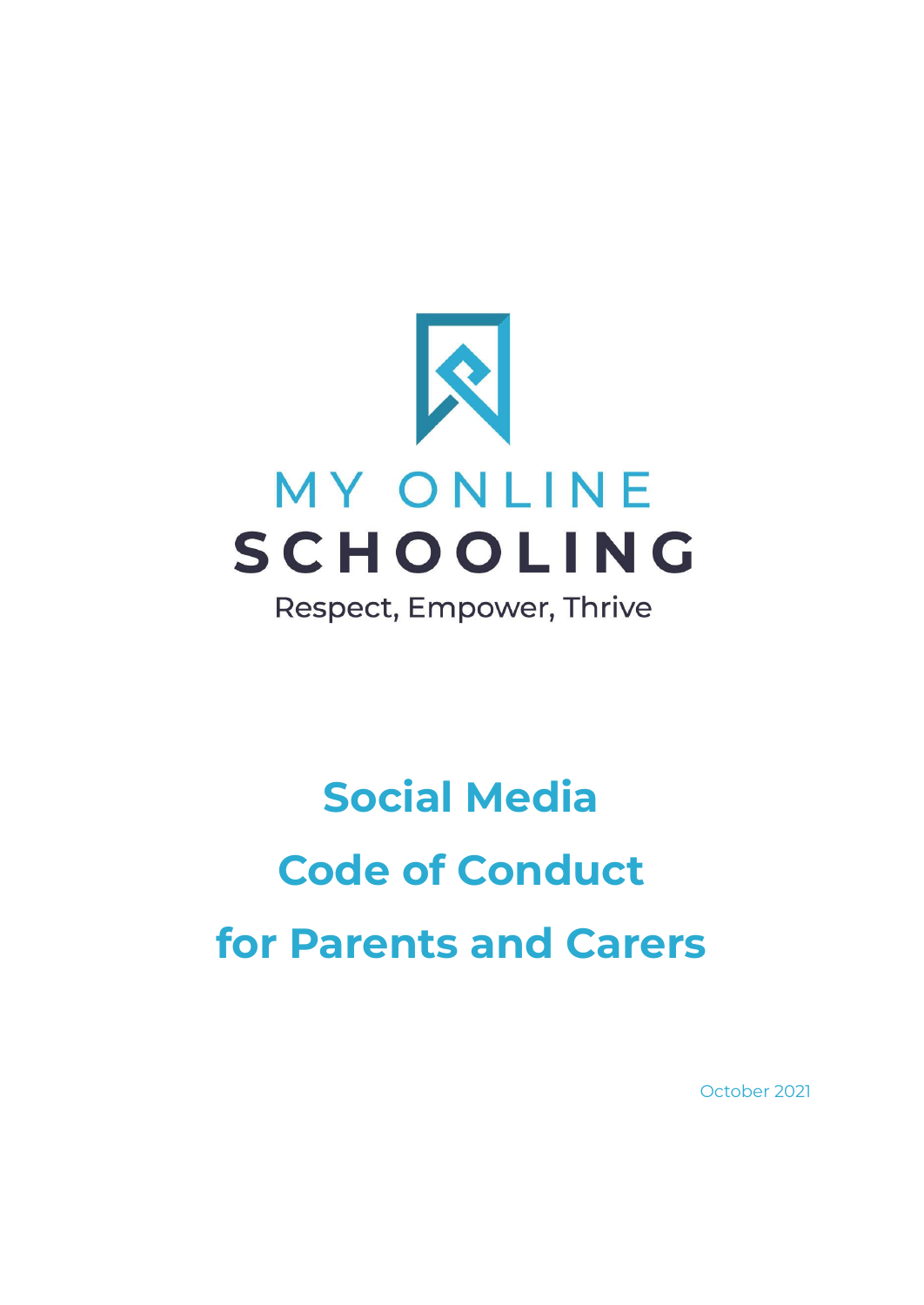### **Purpose**

My Online Schooling understands the benefits of using social media; however, if misused, the school community can be negatively affected, such as damage to the school's reputation.

This code of conduct sets out clear procedures for how we expect parents to conduct themselves on social media, when using messenger apps, and our school platforms, with regard to the school and its reputation.

We ask that parents read this document, complete the declaration form and ensure that they always act in accordance with the stipulations detailed below.

## **Definitions and Scope**

My Online Schooling defines social media as 'any websites and applications that enable users to create and share content or to participate in social networking'. Social networking sites and tools include, but are not limited to, Facebook, Twitter, Snapchat, TikTok, LinkedIn, YouTube and Instagram. It also includes forums and discussion boards such as Google Groups, online encyclopaedias such as Wikipedia, and any other websites which allow individual users or organisations to use simple publishing tools. The school also includes review sites such as Trustpilot and Google Reviews in the scope of this policy.

### **Legal Framework**

This document has due regard to all relevant legislation and statutory guidance including, but not limited to, the following:

- Data Protection Act 2018
- UK General Data Protection Regulation (GDPR)
- Protection of Freedoms Act 2012

This document operates in conjunction with the following school policies:

- Complaints Procedure Policy
- **•** Behaviour Policy
- E-safety Policy
- Anti-bullying Policy
- Safeguarding Policy
- Expectations of Parents and Carers in Lessons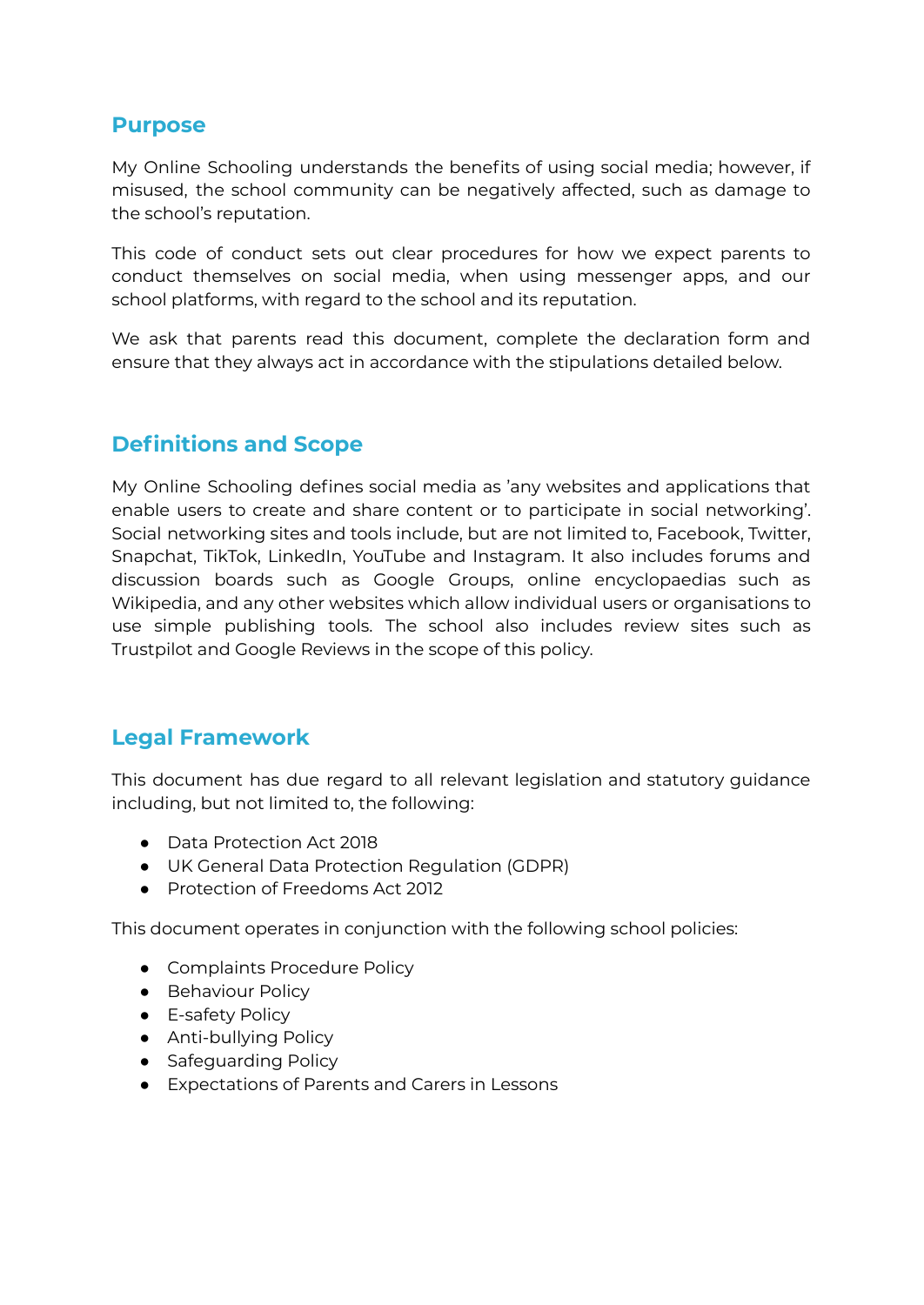# **Online Safety and Social Media Conduct**

The school expects parents and carers to behave in a civilised nature online and will not tolerate any of the following online behaviour:

- Posting defamatory content about parents/carers, pupils, the school or its employees
- Complaining about the school's values and methods on social media
- Posting content containing confidential information regarding the school or any members of its community, e.g. the complaints process from beginning to end, including disclosing the outcome of the complaint
- Contacting school employees through social media, including requesting to 'follow' or 'friend' them, or sending them private messages
- Creating or joining private groups or chats that victimise or harass a member of staff or the school in general
- Posting images of any staff members or pupils without their prior consent

Parents'/carers' social media usage will be in accordance with the school's Social Media Policy. The school retains the right to request that any damaging material is removed from social media websites, either by the pupil, parent/carer or by the relevant social media company. If parents/carers wish to raise a complaint, the school has a Complaints Procedures in place.

Breaches of this code of conduct will be taken seriously by the school and could ultimately lead to expulsion of the pupil. In the event of illegal, defamatory, or discriminatory content, breaches could lead to prosecution. Parents/carers are instructed not to post anonymously or under an alias to evade the guidance given in this code of conduct.

# **Online Communications and Messaging**

The school expects that parents/carers will use messaging apps, such as WhatsApp, and permitted school platforms for purposes beneficial to themselves and the school; however, will not accept any of the following behaviour:

- Sending abusive messages to fellow parents/carers
- Sending messages, abusive or otherwise, to members of staff. All communications to school staff must be sent via the permitted school platforms
- Sending abusive messages about members of staff, parents/carers, pupils or the school
- Sharing confidential or sensitive information about members of staff, parents/carers, pupils or the school
- Bringing the school or its staff into disrepute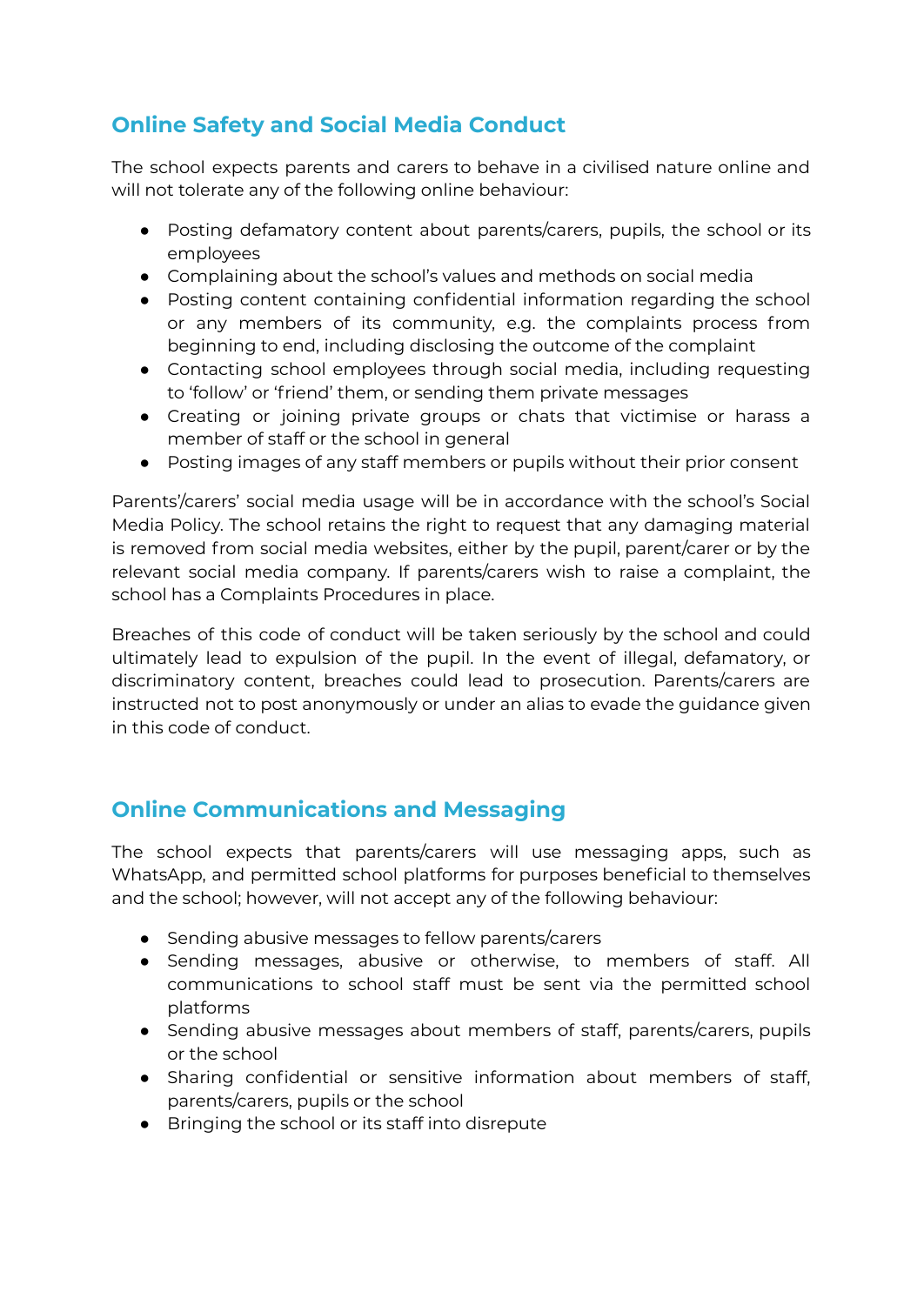The school appreciates the simplicity and ease of keeping in contact with staff, where necessary, through our school platforms. We are happy to help families with queries and concerns within working hours, and within the timescales outlined to families. The school does not, however, condone parents/carers sending frequent and unimportant messages to staff on our school platforms. Parents/carers should understand that staff should not be contacted outside of working hours. If parents/carers wish to talk to staff, parents/carers should arrange a meeting with the teacher by getting in contact with the teacher via the permitted school platforms, or by contacting their designated Success Coordinator.

Should any problems arise from contact over messaging apps, or via permitted school platforms, the school will act quickly by contacting parents/carers directly, to stop any issues continuing. The school can request a meeting with parents/carers if any misconduct, such as sending abusive messages or posting defamatory content, occurs online. The school does not support communications between parents/carers and school staff outwith the permitted school platforms.

The school's complaints procedure will be followed as normal if any members of school staff cause any issues through their conduct whilst using online messaging, either on or outwith the permitted school platforms.

The Principal can, with the permission of the parent/carer, view messages sent between parents/carers to deal with problems quickly and effectively.

The Principal can request that 'group chats' are closed down should any problems continue between parents/carers or between parents/carers and the school.

### **Photography and Images**

The My Online Schooling online classes are used by our whole school community, and every person, and their identity, must be respected. Parents'/carers' permission is required for any content to be shared with our wider community.

Parents/carers and pupils must not take screenshots of online sessions, live or recorded, and must not post these online. In any other session, parents/carers must not take photos of other children, staff members, contractors, or volunteers. Any images or videos must not be posted on social media without the consent of those within the images or, where applicable, their parents/carers.

In the event of in-person events, parents/carers may be permitted to take photos of their own children, and should only share photos of their own children on social media. Any photographs or videos taken, containing other people's children, or members of school staff, contractors or volunteers must not be posted online without the express permission of all present in the images or videos.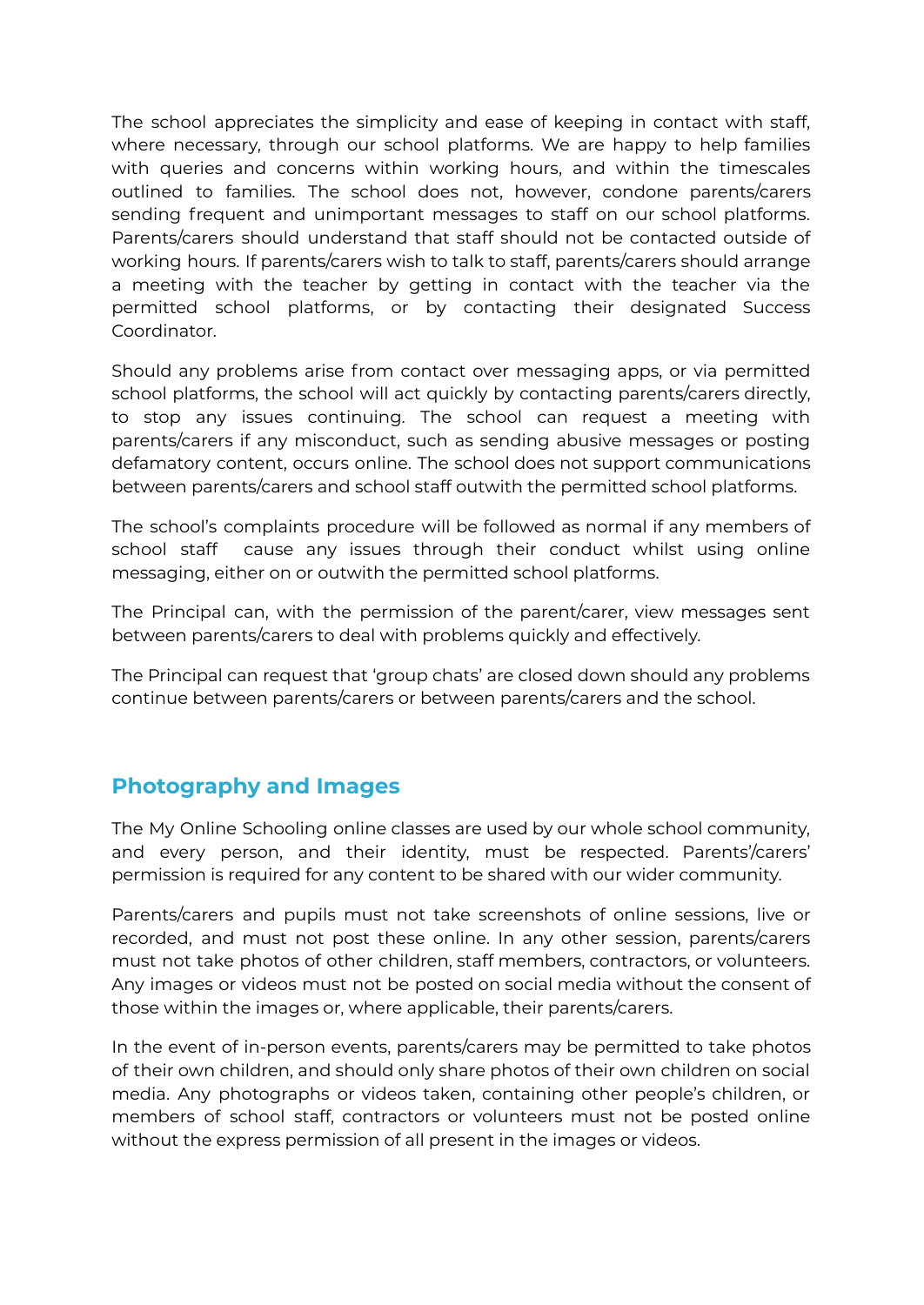## **Responsibility of Parents and Carers**

Parents/carers are responsible for supporting the school by monitoring their own use of social media and online messaging. Parents/carers must adhere to the Social Media Code of Conduct for Parents and Carers at all times. Examples of positive practice on social media for parents/carers are as follows:

- Positive contributions to the school's social media, such as Facebook, Twitter and Instagram, are welcomed
- Any concerns or issues about the school, its pupils or staff should be expressed directly to the school and not be voiced on social media
- Parents/carers must obtain permission before posting pictures that contain other parents or their children, unless sharing or liking a post from the school's official social media account
- If parents/carers become aware of inappropriate use of social media by their own or other people's children, they should contact the School so that the School can work with the parents/carers to educate young people on safe and appropriate behaviour
- If parents/carers become aware of the inappropriate use of social media by other parents/carers or school staff, they should inform the school so that steps can be taken to remedy the situation

Parents/carers are responsible for ensuring they support the school by monitoring their children's use of social media and online messaging. Parents/carers must support their children in adhering to the school's Behaviour policy. Examples of best practice in ensuring children and young people's safe and responsible behaviours when using social media and other online sites are as follows:

- Pupils use of social media must comply with the school's Safeguarding Policy, Behaviour Policy, E-safety Policy, and Anti-bullying Policy
- Pupils must not access any social media that is for adults only or if the pupil does not meet the minimum age requirement
- Anonymous sites must not be accessed as there is a high risk that inappropriate comments can be exchanged, causing distress or endangerment
- Bad, including offensive, explicit or abusive, language and inappropriate pictures must never be included in messages
- All messages should be positive and not include anything that could be upsetting or defamatory towards others or the school
- Pupils must take responsibility for keeping details of their accounts private, using full privacy settings and logging off properly and not allowing others to use their accounts
- Pupils must report anything offensive or upsetting that they see online to the appropriate bodies, either by using the "report abuse" tabs (or equivalent) or by speaking to their parents/carers or a member of staff
- It is a serious offence to use another person's account, or to create an account in another person's name without their consent